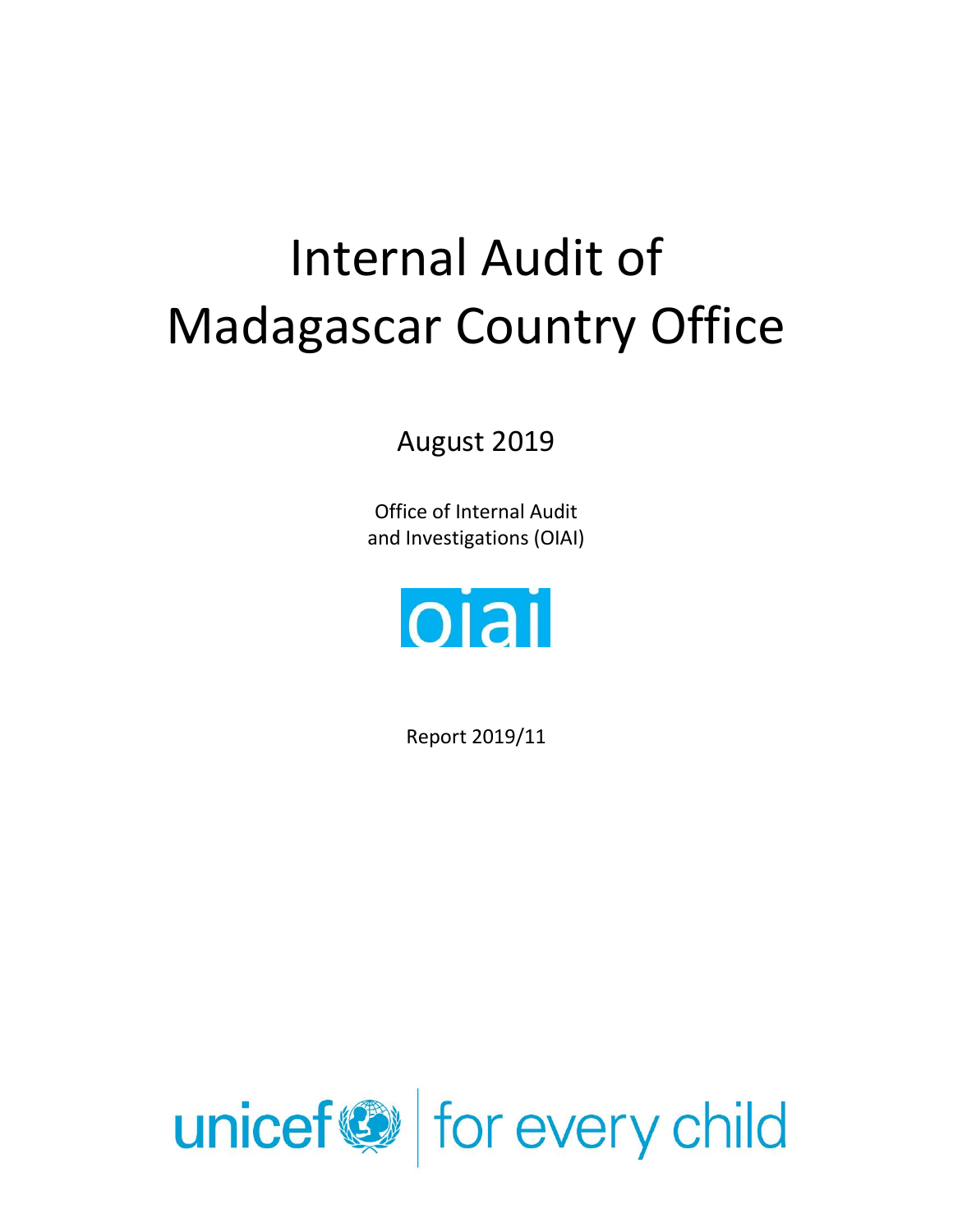### Executive summary

\_\_\_\_\_\_\_\_\_\_\_\_\_\_\_\_\_\_\_\_\_\_\_\_\_\_\_\_\_\_\_\_\_\_\_\_\_\_\_\_\_\_\_\_\_\_\_\_\_\_\_\_\_\_\_\_\_\_\_\_\_\_\_\_\_\_\_\_\_\_\_\_\_\_\_\_\_\_

The Office of Internal Audit and Investigations has conducted an audit of the Madagascar country office. The audit team visited the country office between 27 May and 14 June 2019, and the audit covered the period from 1 January 2018 to 30 June 2019.

Madagascar had an estimated population of 24.5 million people in 2016,<sup>1</sup> with 42.5 percent being 18 or younger. The current UNICEF five-year country programme ends in December 2019. The budget for the five-year programme was US\$ 197.8 million (US\$ 39.6 million per annum). For 2018, the office spent about US\$ 35.3 million and, as of 4 June 2019, it had used about US\$ 18.5 million of the 2019 budget. The main programme components are: *Health*; *Nutrition*; *Water sanitation and hygiene* (WASH); *Education*; and *Child protection*. The programme was implemented in a challenging environment due to (amongst other factors) poverty, political instability, poor infrastructure, and weak capacities of partners.

The country office is in Antananarivo. There are no field offices, but 41 technical support staff are embedded in government departments. The Representative assumed duties in August 2018, while the Deputy Representative and the Chief of Operations had been in the office since 2016 and 2017 respectively. As of the time of the audit, the office has a total of 186 posts (33 international professionals, 88 national officers and 65 general service posts).

The audit noted a number of areas where the office's controls were adequate and functioning well.

- The office held regular internal management and staff meetings and, in general, effectively engaged its external stakeholders through supportive communication and collaboration.
- The programme results framework was generally well-defined and had appropriate indicators for assessing progress towards the implementation of the country programme.
- The mid-term review completed in 2017 had realigned the results framework with programmatic realities.
- After the arrival of the current Representative in late 2018, the office started taking additional actions to better manage risks related to programme planning and monitoring and implementing partners and supplies.

#### Action agreed following the audit

 $\overline{\phantom{a}}$ 

The audit also identified a number of areas where further actions were needed to better manage risks to UNICEF's activities.

- Planning for programme monitoring was inadequate. As a result, there was no consistent and adequate end-user monitoring of distribution and use of programme supplies. The office did not always promptly act to mitigate risks to the intended use of cash transferred to partners.
- Several partners that should have received programmatic visits did not receive any.

<sup>1</sup> *World Population Prospects: The 2017 Revision*. United Nations Department of Economic and Social Affairs, Population Division.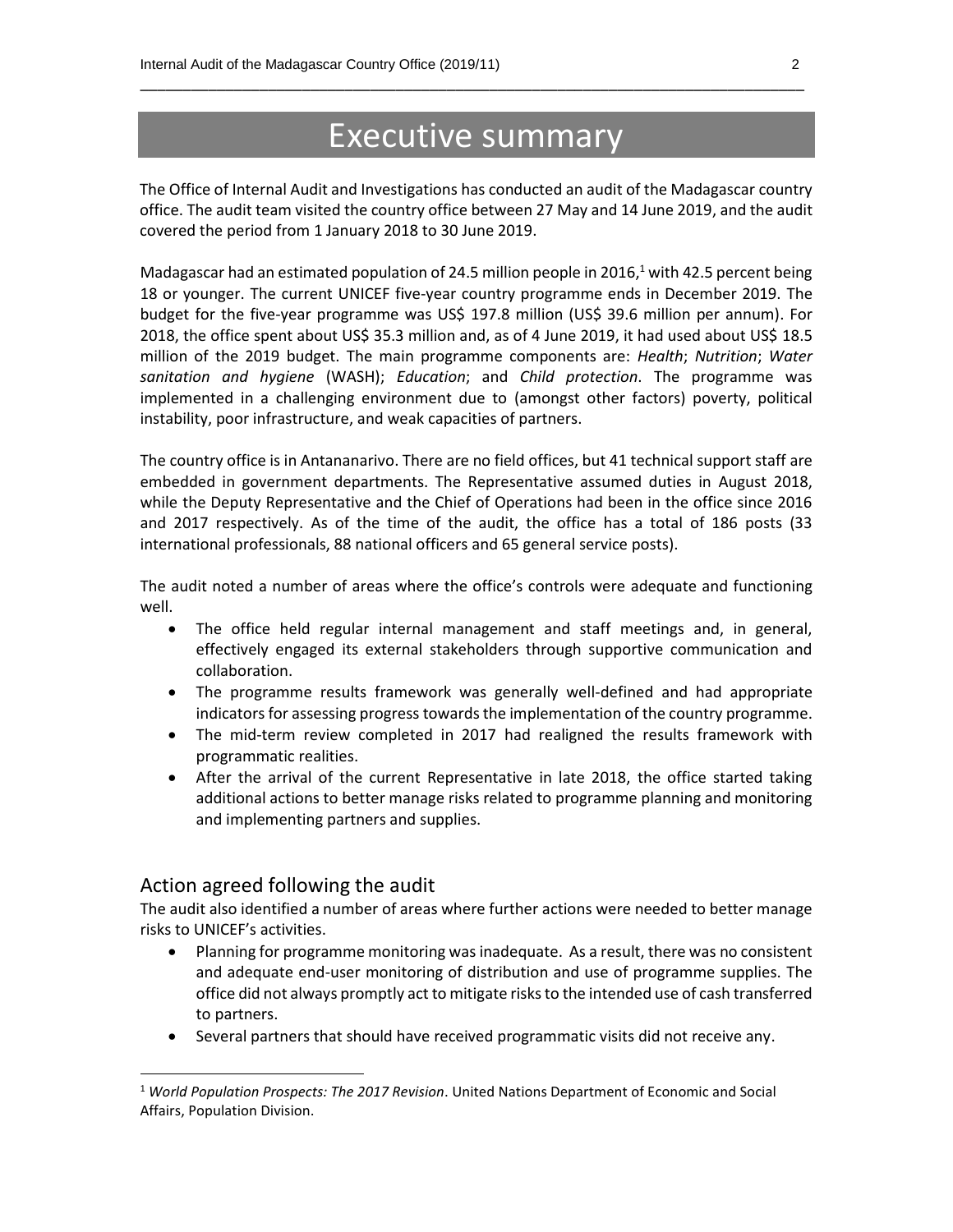• The findings of the office's own monitoring activities including those related to ineligible expenditures were not promptly addressed.

\_\_\_\_\_\_\_\_\_\_\_\_\_\_\_\_\_\_\_\_\_\_\_\_\_\_\_\_\_\_\_\_\_\_\_\_\_\_\_\_\_\_\_\_\_\_\_\_\_\_\_\_\_\_\_\_\_\_\_\_\_\_\_\_\_\_\_\_\_\_\_\_\_\_\_\_\_\_

• The quality monitoring varied significantly from one programme section of the office to another and from staff to staff.

Following discussion with the office, the audit team has recommended a number of measures to address the risks identified. Four are regarded as high priority – that is, requiring immediate management attention. These are as follows:

- Implement a comprehensive assurance plan and follow up on the implementation of recommendations arising from assurance activities.
- Introduce a process to ensure implementing partners provide prompt accounting for any questioned costs arising from assurance activities. Furthermore, the office should request refunds from implementing partners totaling US\$ 1.13 million in cash transfer expenditure identified and questioned by assurance activities.
- Implement a risk-based programme monitoring plan. Ensure programme monitoring activities are adequately documented, and that there is follow-up of recommendations stemming from monitoring activities.
- Ensure there is information on, and periodic verification of, the distribution and condition of supplies given to implementing partners.

#### Conclusion

Based on the audit work performed, OIAI concluded that the controls and processes over the office needed improvement to be adequately established and functioning. The country office, with the support of Regional Office, and OIAI intend to work together to monitor implementation of the measures that have been agreed.

Office of Internal Audit and Investigations (OIAI) August 2019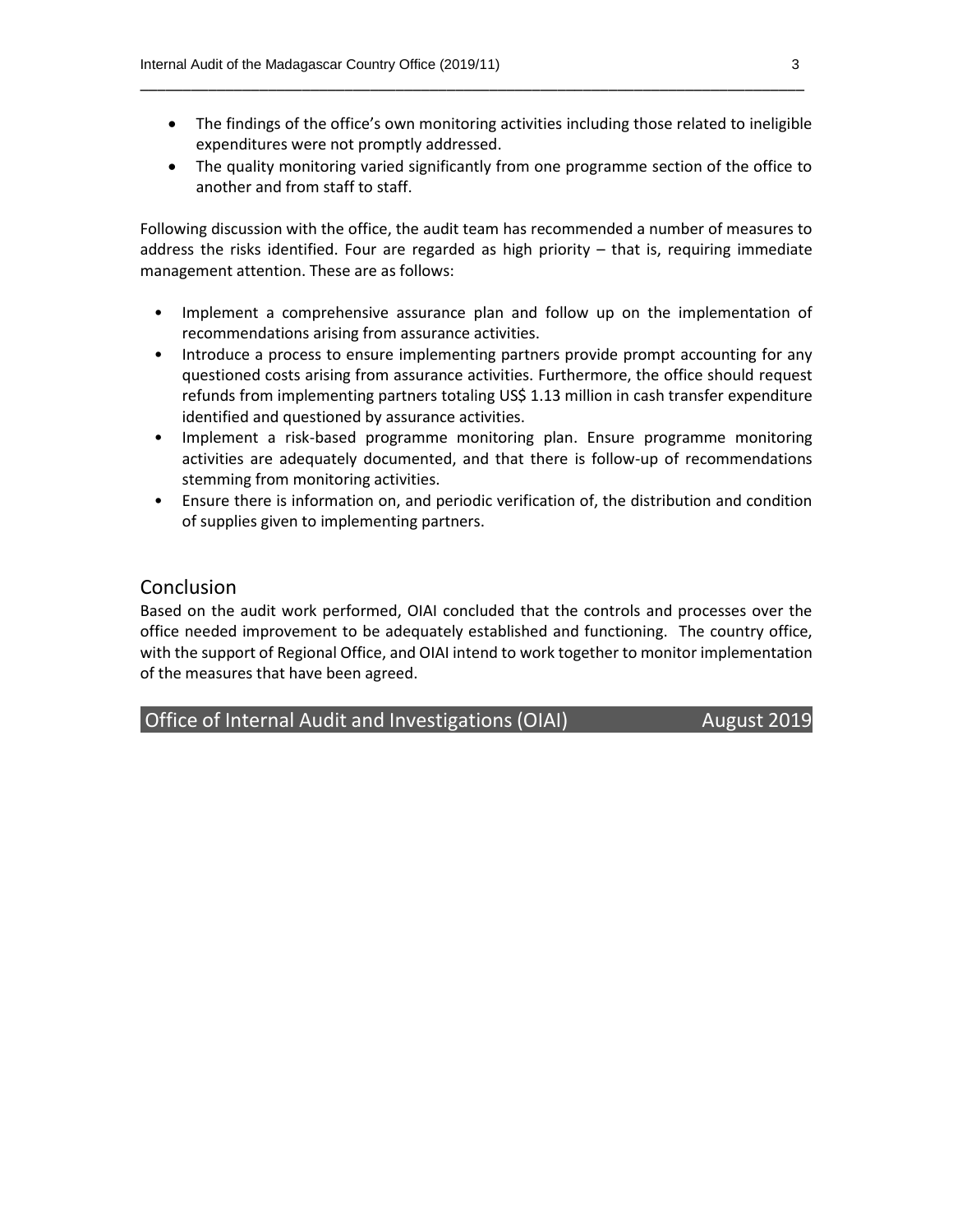## Contents

\_\_\_\_\_\_\_\_\_\_\_\_\_\_\_\_\_\_\_\_\_\_\_\_\_\_\_\_\_\_\_\_\_\_\_\_\_\_\_\_\_\_\_\_\_\_\_\_\_\_\_\_\_\_\_\_\_\_\_\_\_\_\_\_\_\_\_\_\_\_\_\_\_\_\_\_\_\_

| <b>Executive summary</b>                                           |    |
|--------------------------------------------------------------------|----|
| <b>Audit objectives and scope</b>                                  | 5. |
| <b>Audit Observations</b>                                          | 5. |
| Managing risks to cash transferred to partners                     | 5  |
| Programme monitoring                                               | 8  |
| Programme implementation                                           | 11 |
| Procurement of goods and services                                  | 12 |
| Prevention of sexual harassment and abuse                          | 13 |
| Annex A: Methodology, and definition of priorities and conclusions | 15 |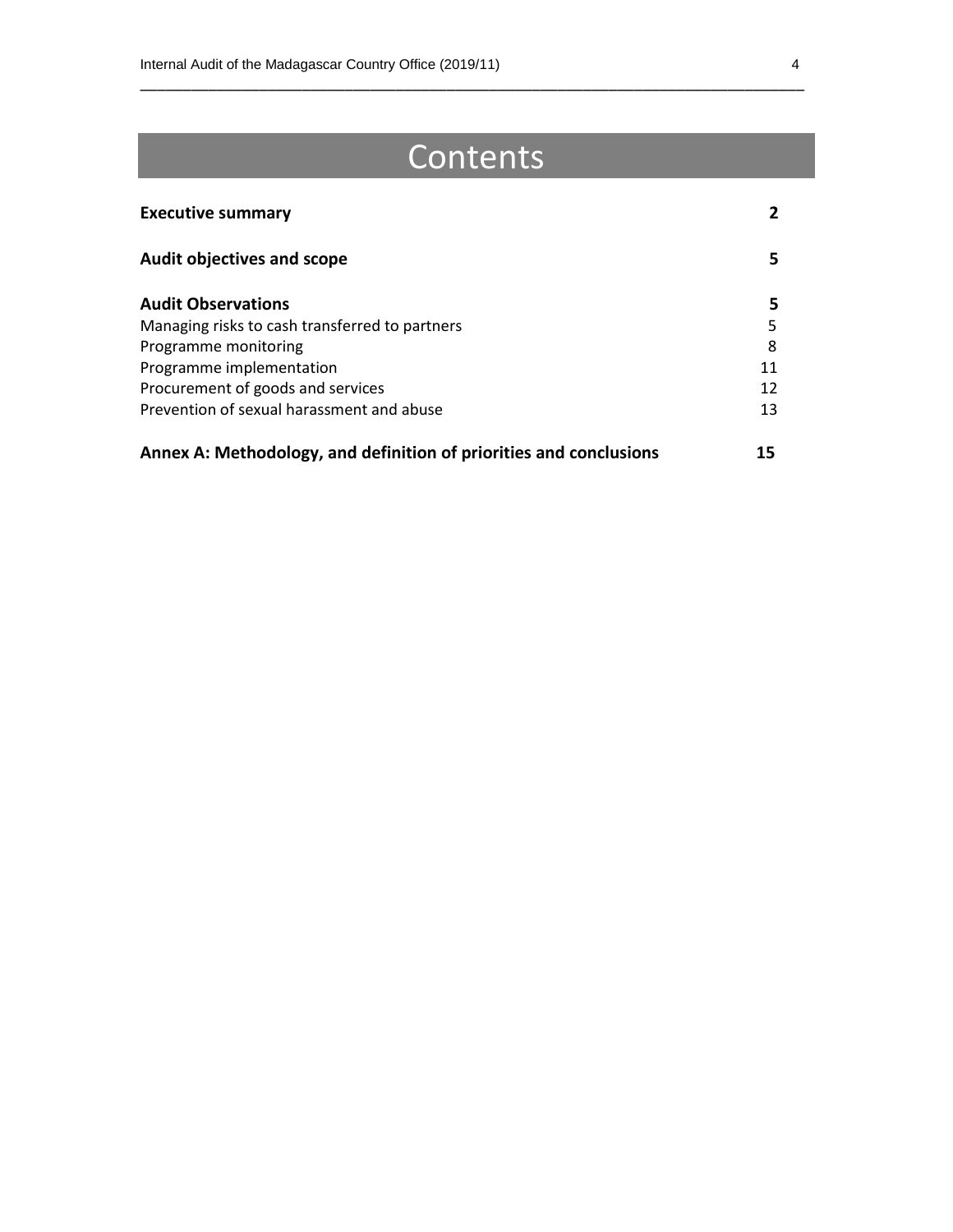### Audit objectives and scope

\_\_\_\_\_\_\_\_\_\_\_\_\_\_\_\_\_\_\_\_\_\_\_\_\_\_\_\_\_\_\_\_\_\_\_\_\_\_\_\_\_\_\_\_\_\_\_\_\_\_\_\_\_\_\_\_\_\_\_\_\_\_\_\_\_\_\_\_\_\_\_\_\_\_\_\_\_\_

The objective of the audit was to provide independent assurance regarding the adequacy and effectiveness of the governance, risk management and control processes in the country office. The audit covered the period from January 2018 to June 2019. The audit team visited the office from 27 May to 14 June 2019.

This report presents the more important risks and issues found by the audit and the measures agreed with the Madagascar country office management to address them.

### Audit observations

#### Managing risks to cash transferred to partners

From January 2018 to May 2019, the office disbursed about \$12.7 million to 121 implementing partners. Of this amount, about U\$ 10.5 million (83 percent) was disbursed to 105 Government partners and about US\$ 2.2 million (17 percent) was disbursed to non-governmental implementing partners (NGOs).

To obtain reasonable assurance, UNICEF and several other UN agencies have adopted the Harmonized Approach to Cash Transfers (HACT) as a framework for managing risks to the intended of use cash disbursed to partners. Under the HACT framework, an office determines the disbursement method<sup>2</sup> to use and the maximum amount of cash to disburse based on an NGO's risk rating.<sup>3</sup> The risk rating of a partner is also used to determine the most suitable assurance activities. The latter include: programmatic visits that assess the progress towards the implementation of activities assigned to implementing partners and achievement of results; spot checks of the partner's financial records and management; and independent external audit of the partner. UNICEF require macro assessment of Government implementing partners.

The audit reviewed the office's application of HACT and noted the following.

 $\overline{\phantom{a}}$ 

*Direct cash transfers:* Analysis of disbursements to implementing partners from January 2017 to May 2019 showed that over 90 percent (approximately US\$ 11.4 million) were to partners rated as having either high or significant risk through Direct Cash Transfers (DCTs). The office told the audit that its implementing partners did not have sufficient financial resources for the reimbursement method to be used. This may have been the case; however, as indicated below, the office did not adequately manage the risks associated with DCTs.

*Spot checks:* Spot checks are undertaken periodically by country offices to verify whether cash transfers have been used for the intended purposes, and to assess the adequacy and effectiveness of the systems of internal controls. In Madagascar, due to limited staff capacity, these were

 $<sup>2</sup>$  There are three disbursement methods: direct cash transfer (DCT) in advance of the activities to be</sup> implemented; reimbursement for agreed activities after implementation; and direct payment of the partner's costs.

 $3$  This risk rating is established by an assessment called micro assessment of the partner's financial management capacity.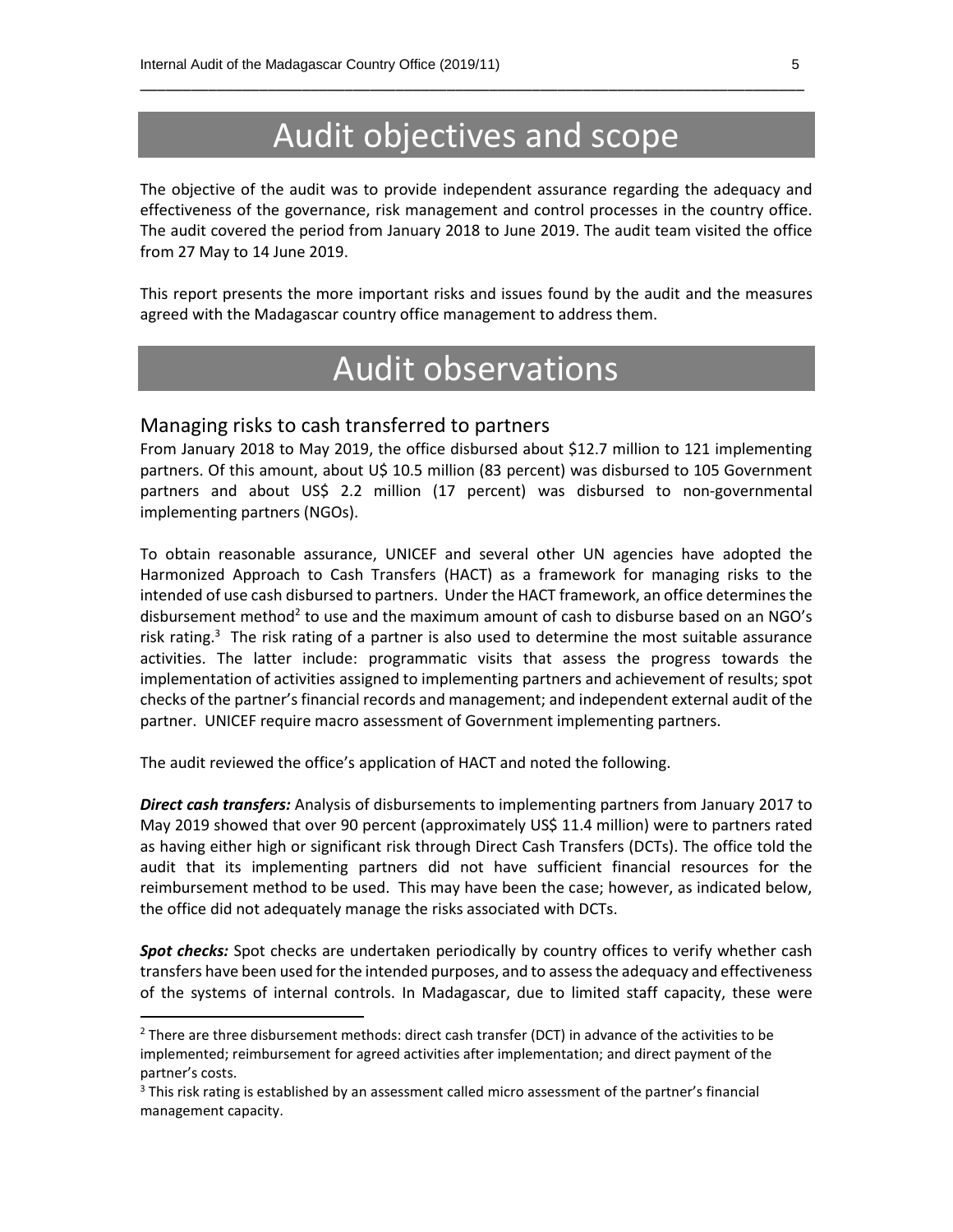conducted by three accounting firms; these had global long-term arrangements (LTAs) with UNICEF, and had been selected through a competitive process. In 2018, these firms conducted all the 54 spot checks that were scheduled in the assurance plan.

\_\_\_\_\_\_\_\_\_\_\_\_\_\_\_\_\_\_\_\_\_\_\_\_\_\_\_\_\_\_\_\_\_\_\_\_\_\_\_\_\_\_\_\_\_\_\_\_\_\_\_\_\_\_\_\_\_\_\_\_\_\_\_\_\_\_\_\_\_\_\_\_\_\_\_\_\_\_

The audit reviewed the reports of a sample 16 spot checks of DCTs valued at approximately US\$ 1.7 million. The terms of reference (ToRs) for the spot checks were comprehensive and included requirements that would result in quality spot check reports. The reports contained findings and recommendations.

However, 14 of the reports reviewed identified ineligible expenditures, ranging from 6 percent to 80 percent of the total expenditure incurred by the partner in relation to the DCT in question. The total ineligible expenditures identified in these reports was approximately US\$ 430,000. The office had not followed up with the partners to either have these amounts properly accounted for or refunded. Further, there was no follow-up with the partners to address any internal control weaknesses identified in the reports that had contributed to the ineligible expenses.

*Audits:* The office had scheduled 10 audits in its 2018 assurance plan. All the scheduled audits were conducted by independent accounting firms under the global LTAs mentioned earlier.

These 10 audits included a total of 74 significant findings and related recommendations. The audits also identified US\$ 700,000 in ineligible expenditures, ranging from 4 percent to 60 percent of the total expenditures reported by the partners. The most recurrent issues leading to the finding of ineligible expenditures were

- inadequate and/or lack of supporting documentation,
- lack of transparent procurement processes,
- inadequate evidence of activities implemented,
- expenditures outside of eligibility period,
- inadequate staff capacity,
- inadequate accounting systems,
- lack of segregation of duties and
- incurring of expenditures that had not been budgeted for.

One of the audit reports had an adverse audit opinion, while the other nine had qualified audit opinions.

While the firms had discussed their findings with the country office, there was neither an official acknowledgment of the audit findings from the partners nor a commitment or action plan to address the findings. As a result, there were significant unmitigated risks to the intended use of DCTs; the control weaknesses identified by the accounting firms may not be addressed and ineligible expenses have not been recovered.

*Programmatic visits:* Programmatic visits are undertaken to verify that activities are implemented, and results are achieved as planned and/or as reported by the implementing partners.

The audit noted that, in 2018, the office completed 207 programmatic visits compared to the minimum of 156 visits required by the HACT guidelines and included in the assurance plan.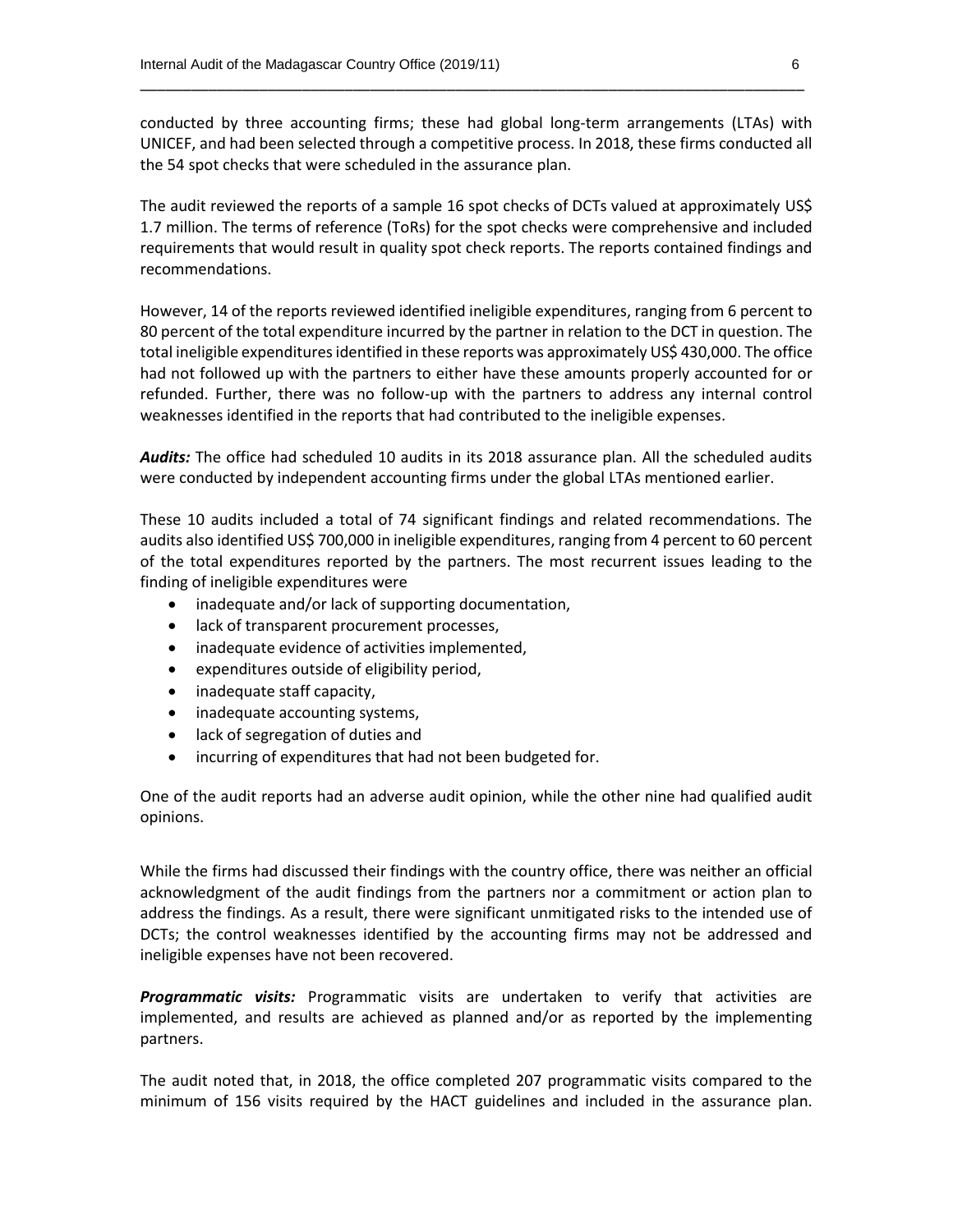However, 49 partners that should have received programmatic visits did not receive any. This is typically an indication of planning of assurance activities, but the audit was not provided a reason why this happened. These included six high/significant risk partners that received DCTs. Based on their risk ratings and amounts transferred, they should have received a minimum of three programmatic visits each.

\_\_\_\_\_\_\_\_\_\_\_\_\_\_\_\_\_\_\_\_\_\_\_\_\_\_\_\_\_\_\_\_\_\_\_\_\_\_\_\_\_\_\_\_\_\_\_\_\_\_\_\_\_\_\_\_\_\_\_\_\_\_\_\_\_\_\_\_\_\_\_\_\_\_\_\_\_\_

The audit assessed the quality of 20 HACT programmatic visits by reviewing the relevant reports, and noted potential gaps. In 10 reports completed in 2018, there was insufficient evidence that the programmatic visits assessed the achievement of targets against the relevant workplans, as these reports were not clearly linked to workplan targets. There were no descriptions of the progress towards implementation of agreed activities, and there was no comparison of actual and planned results. There was also inadequate evidence of the review of supporting documentation provided by the partners to support the proper use of the cash transfers. The audit also could not find adequate documentation regarding completion or follow-up on recommendations from previous assurance activities.

In the third quarter of 2018, the office produced a reporting template for programmatic visits to improve their effectiveness. However, a review of the reports of nine programmatic visits conducted in 2019 noted, the deficiencies noted in the reports from 2018 remained and the quality of the reports reviewed was very uneven.

*Assurance activities follow-up:* The heads of programme sections had primary responsibility for follow-up on recommendations arising from all assurance activities and ensuring they were closed. The audit requested evidence of follow-up on recommendations and status of their implementation but was provided with an assurance activity tracking sheet for the education section only. This suggested that other programme sections were either not following up on recommendations or were not documenting such activity. In the case of the education section, some recommendations had been outstanding since 2016, confirming inadequate attention to prior recommendations.

The deficiencies noted in the management of cash transfers occurred for several reasons. The office had no formal mechanism to monitor implementation of recommendations, and there was no evidence that the CMT<sup>4</sup> was consistently following up on it with heads of program sections. Further, the country office stated that capacity building for partners was based on the recurrent issues identified by assurance activities, but this could not be verified as there was no record of what those issues were. Standard operating procedures (SOPs) were drawn up in 2019 to help resolve this, but they had not been implemented at the completion of audit.

The audit also noted that the technical support provided through the staff embedded in Government offices was inadequate to ensure cash transfers were used, supported and accounted for (see following observation, *Programme monitoring*).

**Agreed action 1 (high priority):** The office agrees to:

 $\overline{a}$ 

<sup>&</sup>lt;sup>4</sup> An office's country management team (CMT) advises the Representative on the management of the country programme and on strategic programme and operations matters. It consists of senior staff from Programme and Operations sections, and staff representatives.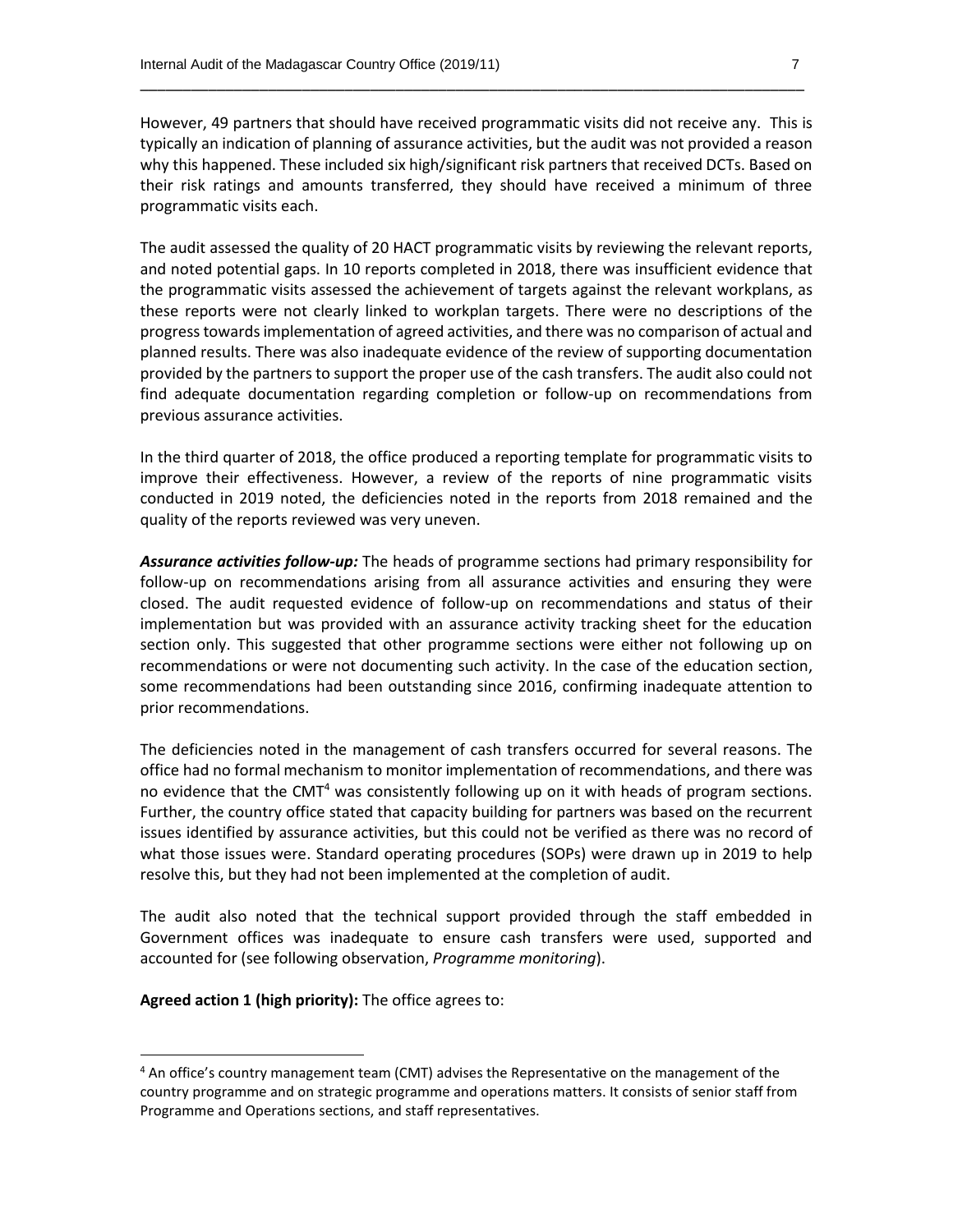i. Implement procedures to ensure that the cash disbursement method used for each partner is informed by the results of capacity assessments and needs of the programme to achieve results.

\_\_\_\_\_\_\_\_\_\_\_\_\_\_\_\_\_\_\_\_\_\_\_\_\_\_\_\_\_\_\_\_\_\_\_\_\_\_\_\_\_\_\_\_\_\_\_\_\_\_\_\_\_\_\_\_\_\_\_\_\_\_\_\_\_\_\_\_\_\_\_\_\_\_\_\_\_\_

- ii. Ensure that the assurance plan is implemented to cover at least the minimum programmatic visits required for each implementing partner.
- iii. Discuss, as a standard agenda item of the meetings of the country management team, the implementation status of all findings and recommendations resulting from assurance activities and hold heads of programme sections accountable when recommendations for action by implementing partners are not promptly follow up for implementation.
- iv. Assess gaps in the technical support provided to implementing partners with respect to the management of cash transfers and address any identified gaps as necessary.

**Responsible staff members**: Deputy Representative for Programmes, Deputy representative for Operations, Planning Chief, and HACT focal point **Target date:** 31 December 2019

#### **Agreed action 2 (high priority):** The office agrees to:

- i. Implement a process to ensure implementing partners provide prompt accounting for all questioned expenditures identified during assurance activities and promptly return funds related to ineligible or unjustified expenditures.
- ii. Request and obtain from implementing partners refunds totalling US\$ 1.13 million in ineligible or questioned costs/expenditure identified by assurance activities.

#### **Responsible staff members**: Heads of programmes sections

**Target date:** 31 December 2019

#### Programme monitoring

UNICEF offices monitor programme implementation through various activities, including field visits by programme staff and through programmatic visits required under HACT. The latter were discussed in the previous observation; they focus primarily on the use of cash transfers and generally do not assess the use of other programme inputs (such as programme supplies). However, there are a number of other monitoring activities. The audit reviewed these and noted the following.

*Planning of monitoring visits:* The office provided the audit with the 2019 monitoring plans for all programme sections. However, these consisted only of the minimum programmatic visits required under HACT, which are meant to obtain assurance only when cash is provided to implementing partners and does not require monitoring of the use of other inputs such as supplies provided to implementing partners. Therefore, planning for programme monitoring could not therefore be considered as adequate. In fact, other programme-related visits were made, to (for example) implement various activities such as advocacy work, and to participate in workshops, prepare for visits of stakeholder/donor assessments. However, these were not included in the plan and there were no reports of these visits. There was thus no indication of the amount of monitoring done during these visits; so, the audit could not establish the extent of programme monitoring that took place beyond the HACT framework.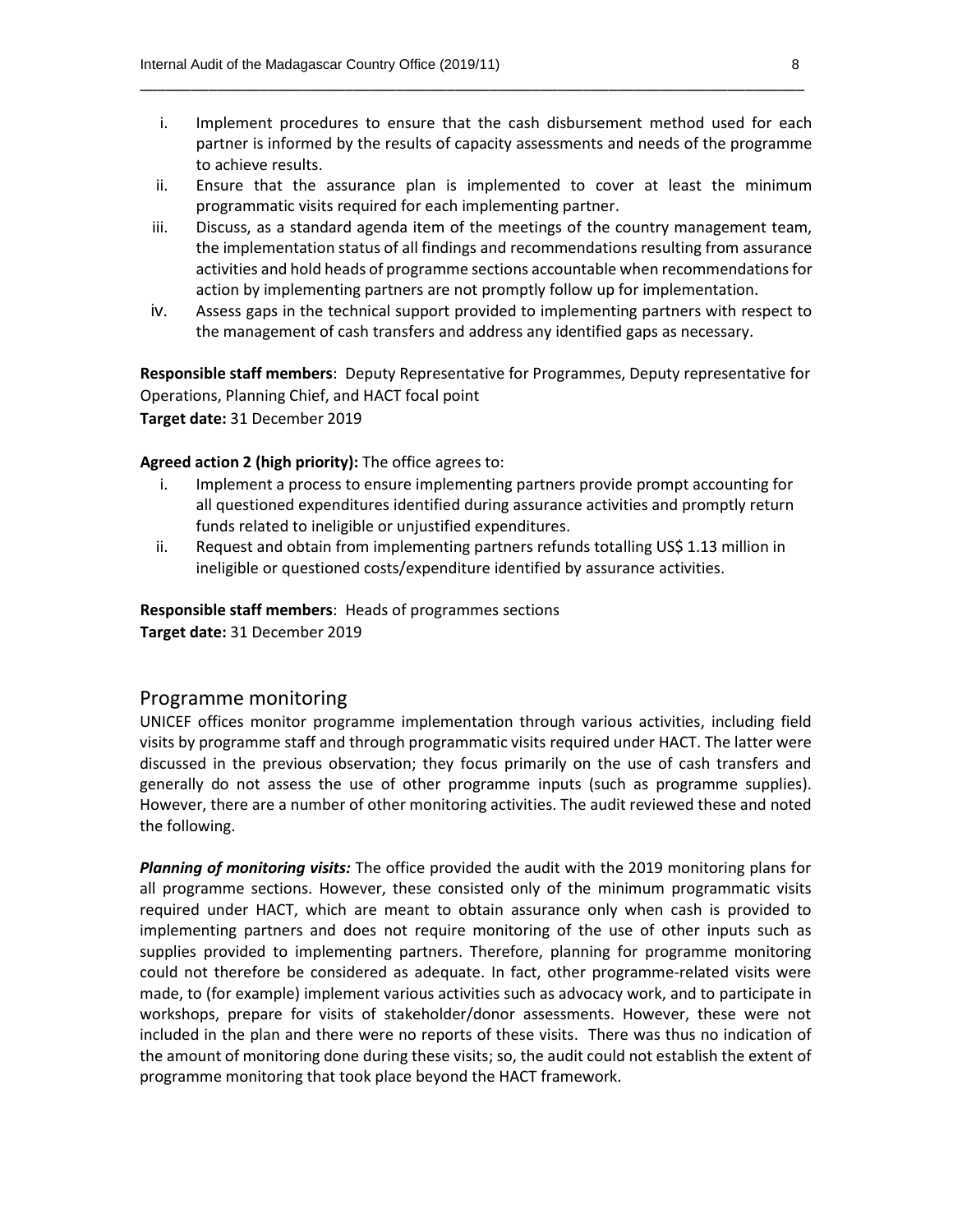Additionally, the office monitoring plans did not include cross-sectoral programme monitoring activities and they were not routinely implemented. Cross-sectoral programme monitoring activities support office efficiencies where weak country infrastructures exacerbate programme monitoring challenges.

\_\_\_\_\_\_\_\_\_\_\_\_\_\_\_\_\_\_\_\_\_\_\_\_\_\_\_\_\_\_\_\_\_\_\_\_\_\_\_\_\_\_\_\_\_\_\_\_\_\_\_\_\_\_\_\_\_\_\_\_\_\_\_\_\_\_\_\_\_\_\_\_\_\_\_\_\_\_

*Monitoring distribution and use of programme supplies:* The office had one warehouse, in Antananarivo; this was used mainly as a transit centre for supplies distributed to beneficiaries through partners, and for storage of emergency supplies. Total value of the inventory held at the warehouse during the time of audit was approximately US\$ 1.4 million. A visit to the warehouse noted that items were well arranged, the warehouse was clean and secure, and there were no expired items.

End-user monitoring of programme supplies assess the extent to which those provided to partners are appropriate and used for intended purposes. However, there was no consistent enduser monitoring in place. The office did not maintain information on the storage and distribution of supplies once they were handed over to the partners, and monitoring reports did not have adequate information on their use by those partners. Neither did they check on the quantity and condition of supplies still in the warehouses. The audit could not therefore obtain any assurance as to whether all supplies given to partners were appropriate and whether they were all used as intended.

Shortly before the start of the audit fieldwork, the office circulated draft SOPs for end-user monitoring. However, they had not yet been implemented, so the audit could not judge their effectiveness.

The office stated that it had provided pre-positioned emergency supplies to partners that were held in 49 partner-managed warehouses throughout the country. Of these warehouses, one was managed by the main government partner for the coordination of emergency relief in Madagascar. The list of supplies kept in this warehouse was incomplete and its value was unknown. The remaining 48 held supplies worth about US\$ 1.2 million in total.

The office had signed memoranda of understanding (MoUs) with 21 of the partners for the management of these warehouses and stated that it was in the process of finalizing MoUs for the other 28 warehouses. The audit noted that the partners had been managing the warehouses since as long ago as 2015, and it was not clear why MoUs for the management of supplies had not been signed earlier. The audit noted that the values and condition of the supplies held in all 49 warehouses had never been verified. In May 2019, the office contracted two firms to assess the condition of warehouses and their stock inventory.

*Other monitoring activities:* The office had 41 national staff called Assistant Technique Regionals (ATRs) who were embedded within Government partners to assist with capacity gaps. According to their ToRs, they were primarily responsible for supporting the partners in planning, implementing, and monitoring various UNICEF interventions. They were also responsible for data collection, updating situation analysis, preparing emergency responses and other activities. Interviews with four ATRs confirmed that they were supporting government partners in planning, preparation of narrative and financial reports to UNICEF, and sometimes executing the activities in the field.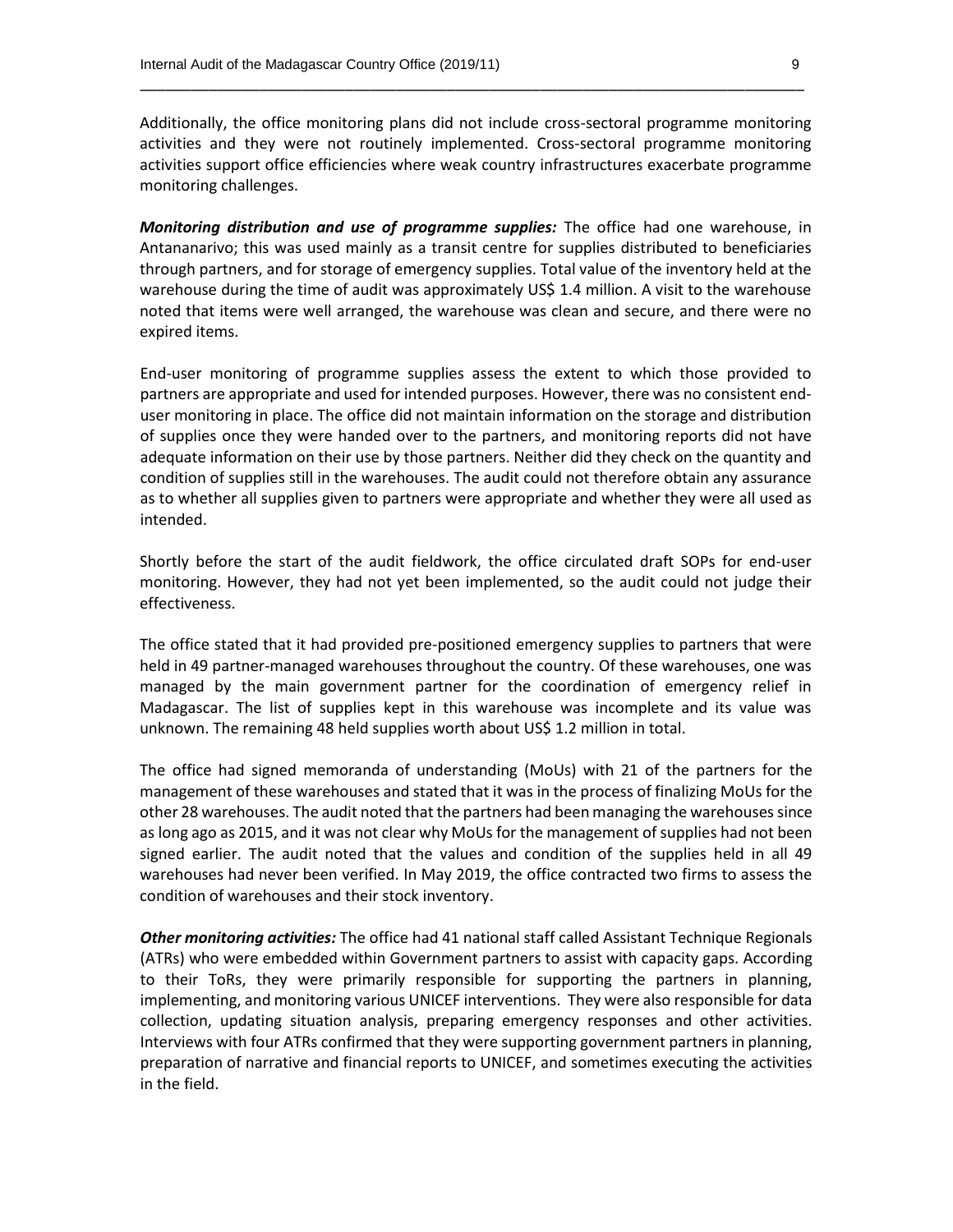The audit's review of the ToRs, and the interviews with the four of the ATRs, found that they were responsible for two incompatible functions: implementing UNICEF interventions; and monitoring their implementation. Further, the audit could not assess the extent and effectiveness of implementation and monitoring carried out by the ATRs because no documentation was available.

\_\_\_\_\_\_\_\_\_\_\_\_\_\_\_\_\_\_\_\_\_\_\_\_\_\_\_\_\_\_\_\_\_\_\_\_\_\_\_\_\_\_\_\_\_\_\_\_\_\_\_\_\_\_\_\_\_\_\_\_\_\_\_\_\_\_\_\_\_\_\_\_\_\_\_\_\_\_

The office was planning to carry out an independent evaluation of the country programme starting July 2019. This was expected to include a review of the office structure and recommend a way forward. The audit is therefore not making any recommendation on the ATR structure.

*Monitoring reports:* The audit reviewed 30 monitoring-trip reports and noted that the quality varied significantly from on programme section of the office to another and from one staff members to another. Of the 30 reports reviewed, only 12 included the type of information expected in a report from adequate-quality monitoring. The others did not, for example, include information on the use of programme inputs, recommendations, or clear descriptions of what had been done, and the results achieved. In general, the trip reports lacked sufficient information for an independent assessment of the quality of programme monitoring and the results achieved.

In late 2018, the office devised a tool called "*fiche de Visite Programmatique*" for use during programmatic monitoring visits. This tool required several specific procedures to be performed during programme visits such as: follow-up issues or recommendations raised by monitoring visits or spot-checks, assess the results being achieved, verify disbursement of funds, etc. In general, this was a useful tool; however, for five of 10 additional sampled reports, some fields in the document were not completed.

The audit also found recommendations to be too generic, making it difficult to implement or effectively address the identified risks. There was also no consistent and formalized follow-up of findings and recommendations from trip/monitoring reports. ATRs were sometimes used to follow up; however, they did not always document the corrective actions observed.

**Agreed action 3 (high priority):** The office agrees to:

- i. Implement a risk-based programme monitoring plan to obtain assurance that agreed project activities are implemented, inputs used as agreed and expected outputs are achieved.
- ii. Ensure that monitoring reports include adequate information on the monitoring conducted, and that there is appropriate reporting and follow-up of recommendations arising from monitoring activities.
- iii. Consider implementing cross-sectoral monitoring of programme monitoring activities based on analysis of geographic overlaps and potential economies of scale.

**Responsible staff members**: Planning Chief and HACT Focal point **Target date:** 31 December 2019

#### **Agreed action 4 (high priority):** The office agrees to:

i. Ensure that it has information on, and periodically verifies, the distribution and condition of supplies given to implementing partners.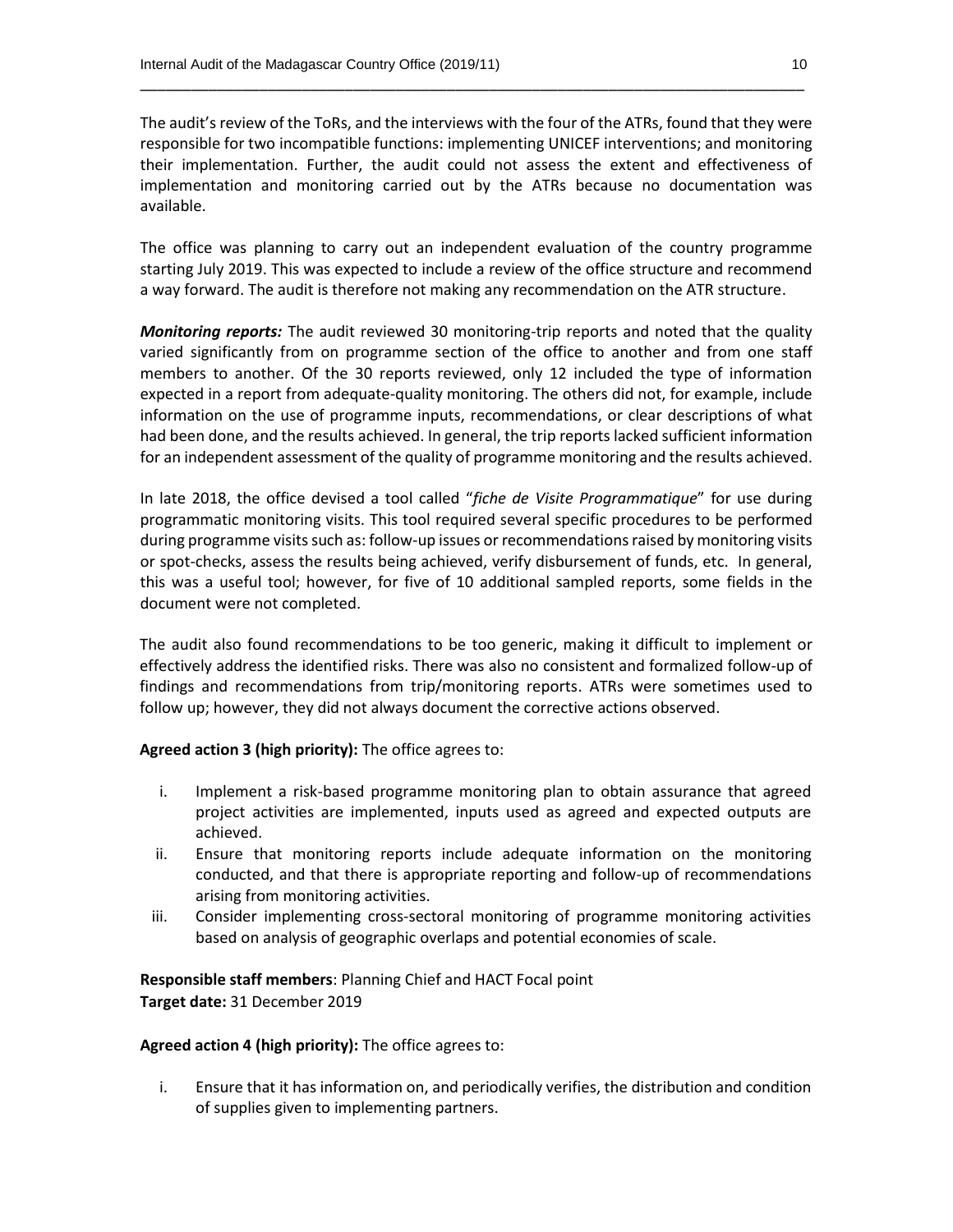ii. Complete the signing of agreements with the outstanding partners regarding the storage and distribution of prepositioned emergency supplies and ensure that there is periodic verification of condition of such supplies held in implementing partners' warehouses.

\_\_\_\_\_\_\_\_\_\_\_\_\_\_\_\_\_\_\_\_\_\_\_\_\_\_\_\_\_\_\_\_\_\_\_\_\_\_\_\_\_\_\_\_\_\_\_\_\_\_\_\_\_\_\_\_\_\_\_\_\_\_\_\_\_\_\_\_\_\_\_\_\_\_\_\_\_\_

**Responsible staff members**: Planning Chief, Supply Chief and Monitoring Officer **Target date:** 31 December 2019

#### Programme implementation

 $\overline{a}$ 

The audit assessed programme implementation by reviewing the work planning process, the financial resourcing of planned results, and the reporting of results achieved.

*Work planning:* Workplans should be signed with key partners before the end of February of the year of implementation. However, the 2018 annual workplans were signed with the partners in May 2018 and the 2019 joint workplans were signed in April 2019. UNICEF work plans were part of the consolidated UNDAF<sup>5</sup> work plans that were endorsed by the government. The office attributed the delays in signing the work plans to the late finalization of the UNDAF work plans. The latter was beyond its control.

The planned results in the 2018 and 2019 workplans were defined in specific, measurable, achievable, reliable and time-bound (SMART) manner. Overall, most of the output indicators had clearly defined baselines and targets. However, for the 2018 workplans, the targets, budgets and activities were not broken down by the different regions of the country. This could hamper effective programme monitoring.

The work-planning process improved in 2019, when the office prepared detailed workplans with each implementing partner, listing the outcomes, outputs, indicators and activities for each programme component. The programmatic targets and financial budgets were further disaggregated per region. The annual workplans for each of the programme component was supplemented with regional workplans, which were detailed, and which clearly allocated accountability between UNICEF and the partners. However, there was no clear link between the activities and the indicators in the workplans with the partners and the office's overall annual workplans.

*Reporting results:* The office used a spreadsheet to monitor and track results achieved for all its programme components. The spreadsheet contained a list of all the outcomes, outputs and related indicators, baselines and targets. The spreadsheet was used as a primary source of results reported in the RAM.

The audit noted that the results reported in the spreadsheet were obtained mainly from various partners' reports. However, the results were not adequately vetted for accuracy. Discussions with Government partners showed that they did not always have resources to validate the quality and accuracy of the data and information obtained from the regional and district levels. There was thus a significant risk of incorrect results being reported.

<sup>&</sup>lt;sup>5</sup> The United Nations Development Assistance Framework (UNDAF) is a broad agreement between the UN as a whole and a national Government, setting out the latter's chosen development path, and how the UN will assist.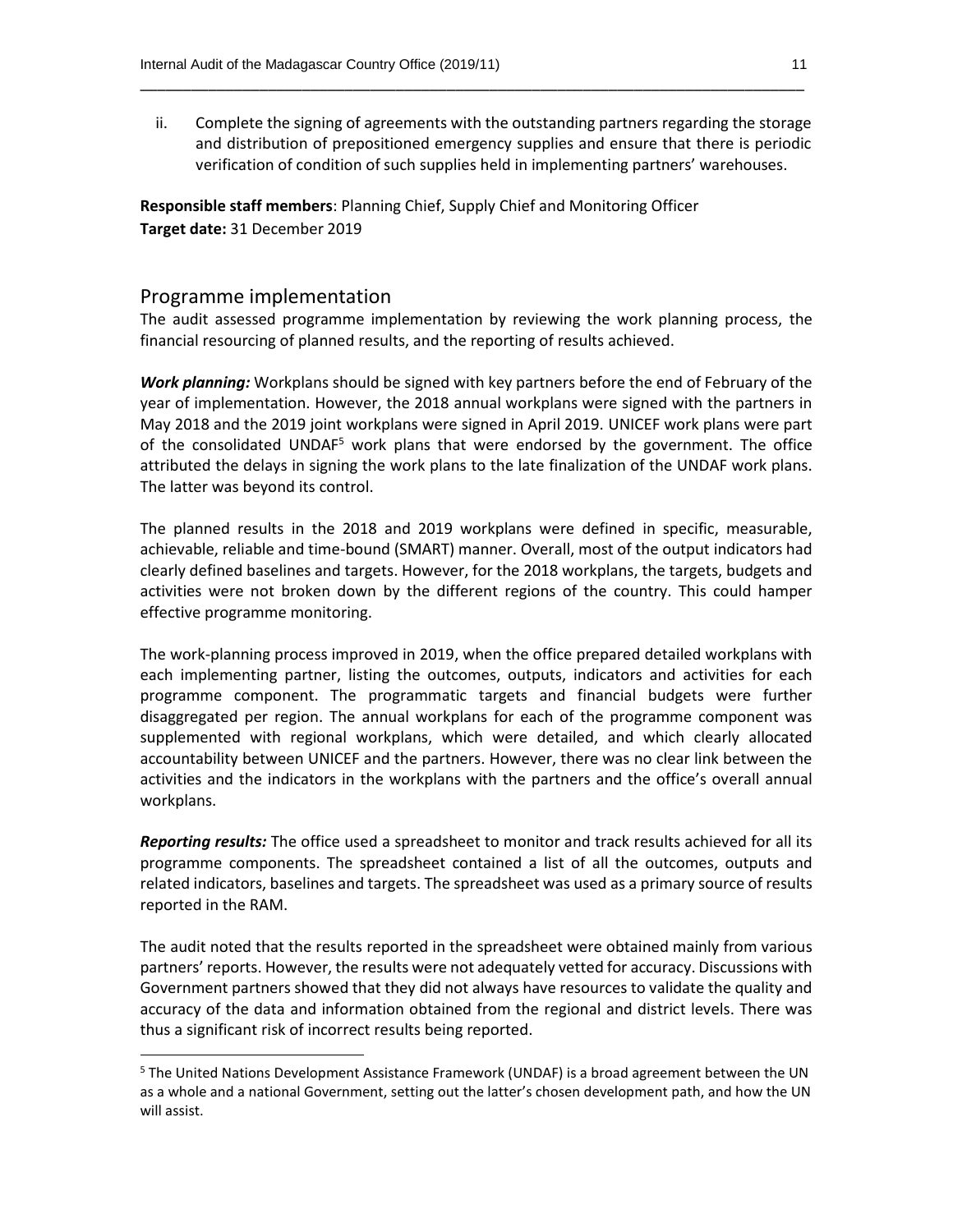**Agreed action 5 (medium priority):** The office agrees to improve its work planning by ensuring that the activities and indicators contained in the regional workplans are linked to the work plans prepared at the country office level to facilitate tracking of implementation of planned activities and results achieved.

\_\_\_\_\_\_\_\_\_\_\_\_\_\_\_\_\_\_\_\_\_\_\_\_\_\_\_\_\_\_\_\_\_\_\_\_\_\_\_\_\_\_\_\_\_\_\_\_\_\_\_\_\_\_\_\_\_\_\_\_\_\_\_\_\_\_\_\_\_\_\_\_\_\_\_\_\_\_

**Responsible staff members**: Planning chief and M&E officer **Target date**: 30/4/2020

**Agreed action 6 (medium priority):** The office agrees to identify means of verification of data and information used in measuring and reporting status of programme implementation and the results achieved.

**Responsible staff members**: Chief of Planning and M&E Officer **Target date**: 30 April 2020

#### Procurement of goods and services

In 2018, the office procured goods and services worth about US\$ 18 million; for 2019, around US\$ 6.2 million-worth had been procured as of early June. In 2018, about 56 percent of goods and services were procured locally, while for 2019 so far local procurement had been 52 percent of the total. A market survey was completed in the first quarter of 2019. The international procurement of goods mainly vaccines other medicines and nutritional items and services was under the purview of the UNICEF Supply Division based in Copenhagen and therefore not covered by this audit. The audit noted the following with respect to local procurement of goods and services.

*Procurement of supplies:* Programme supplies procured totalled approximately US\$ 9.3 million in 2018 and about US\$ 4.6 million in 2019. The audit reviewed random sample of 10 procurement transactions from 2018. In five cases, supplies were not delivered within the agreed period. For example, education supplies that were supposed to have been delivered before the start of the school year in November 2018 were only delivered between February and April 2019.

In addition, some supplies were procured too close to the grants' expiry dates. For the period audited, the value of purchase orders raised 60 days to grant expiry totalled about US\$ 2 million. Some of the procurement orders were raised on the actual day of grant expiry, which meant that the procurement was not planned and might not have been necessary. Besides raising questions about planning and the need for supplies, procurement of programme inputs close to grant expiry dates also risks delayed implementation of planned activities and single-sourcing of supplies at uncompetitive prices.

*Procurement of individual consultant services:* The audit reviewed nine contracts for individual consultants and noted in all cases that evaluations were completed for all consultants whose contracts had ended. However, in six cases in which there was no clarity between the consultants' and staff functions. Also, in two instances, deliverables were not time-bound.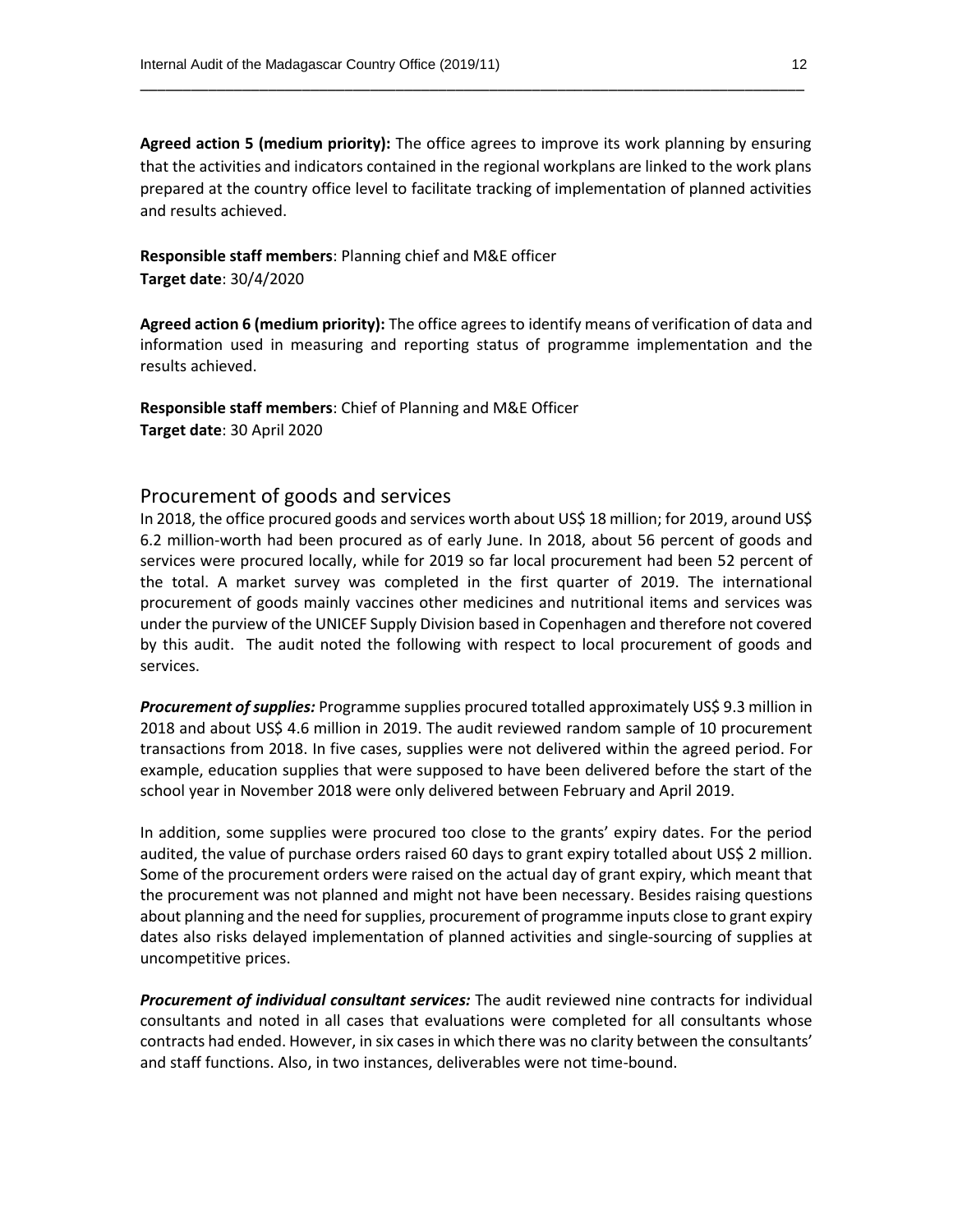UNICEF offices are required to verify that individuals contracted are not on the UN Security Council's Consolidated Sanctions List. In addition, reference checks are required to be made as part of the vetting process before hiring staff and consultants. The office did not document its checks against the sanctions list. Also reference checks were not done for one consultant. Reference checks are meant to provide valuable information about a candidate's skills, competencies and fit for the role, team, and the Organization. There was therefore a risk that ineligible consultants could have been employed by UNICEF.

\_\_\_\_\_\_\_\_\_\_\_\_\_\_\_\_\_\_\_\_\_\_\_\_\_\_\_\_\_\_\_\_\_\_\_\_\_\_\_\_\_\_\_\_\_\_\_\_\_\_\_\_\_\_\_\_\_\_\_\_\_\_\_\_\_\_\_\_\_\_\_\_\_\_\_\_\_\_

*CRC submission:* UNICEF procedures required that all contracts above US\$50,000 be reviewed by a contract review committee (CRC). A CRC is an advisory body in a UNICEF office that performs an independent review of the procurement process to ensure, among other things, that the contract is competitive and is aligned with "value for money" principles and objectives, and that the contracting procedure has been conducted with fairness and integrity.

The audit noted a case in which the office paid US\$ 76,691 for services without presenting the proposed contract for review by the CRC. According to the office, the proposed contract was worth US\$ 49,800, which was US\$ 200 below the threshold for CRC review. However, there were additional payments of US\$ 26,891, comprised of US\$ 26,811 in daily subsistence allowances and US\$ 80 for an insurance premium. The office argued that this sum was not part of the contract value so did not take the contract over the threshold for consideration by the CRC. However, the audit notes that the procedures for CRC submission only mention a financial limit and do not specifically exclude from review and consideration the allowances payable to a consultant. Such an exclusion could limit CRC's role in the determination that proposed contracts are value for money.

**Agreed action 7 (medium priority):** The office agrees to strengthen the procurement of goods and services by:

- i. Ensuring that procurement plans are prepared with adequate lead times and monitor the implementation of the plan.
- ii. Ensuring procurement requisitions are raised in a timely manner to avoid rushed procurement close to the expiry dates of the grants.

**Responsible staff members**: Chief of planning M&E officer, chief of supply section, chiefs of programme sections, project officers and assistants **Target date:** 30/9/2020

**Agreed action 8 (medium priority):** The office agrees to ensure that individual service contracts have specific and measurable outputs, that staff names are cleared against sanctions lists and that all eligible service contracts are reviewed by the contracts review committee.

**Responsible staff members**: Human Resources manager **Target date:** 30/9/2019

#### Prevention of sexual harassment and abuse

The audit assessed actions taken by the office for the prevention of sexual exploitation and abuse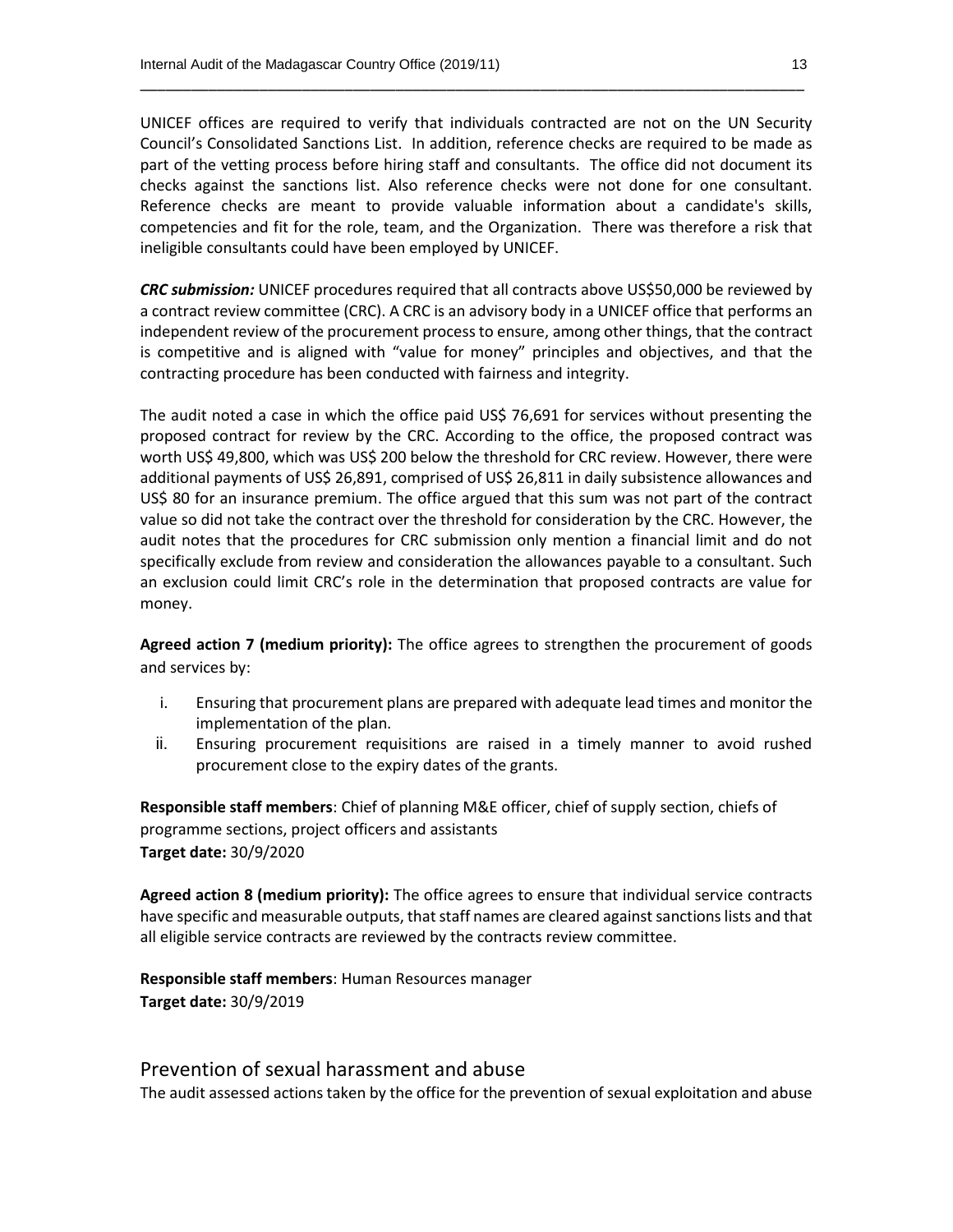(PSEA) in the workplace, and to make staff and implementing partners aware of UNICEF policies and procedures on prevention, and for reporting incidences when they occur.

\_\_\_\_\_\_\_\_\_\_\_\_\_\_\_\_\_\_\_\_\_\_\_\_\_\_\_\_\_\_\_\_\_\_\_\_\_\_\_\_\_\_\_\_\_\_\_\_\_\_\_\_\_\_\_\_\_\_\_\_\_\_\_\_\_\_\_\_\_\_\_\_\_\_\_\_\_\_

The office had two focal points for PSEA; one was responsible for UNICEF staff, the other for PSEA activities outside the office. The office closely monitored completion of mandatory training by all staff on PSEA issues; its records indicated that 98 percent of staff had completed the related courses. Completing PSEA training was also a condition for on-boarding new staff. The office had also recruited a gender specialist with PSEA and gender responsibilities; they were expected to join the office by July 2019.

However, there was no training for implementing partners. The office said that that partnerships agreements included clauses on PSEA. However, most of the partners were Government partners for which there were no signed agreements. UNICEF staff embedded in the government department did not have the responsibility or skills needed to support partners in this area.

The office said it did not have in-house human resources to devote to PSEA outside the office and was researching an external resource to facilitate workshops for implementing partners.

**Agreed action 9 (medium priority):** The office agrees to ensure that it has a process for strengthening awareness of implementing partners on the prevention of sexual exploitation and abuse.

**Responsible staff members**: Representative and Gender Specialist **Target date**: 31/5/2020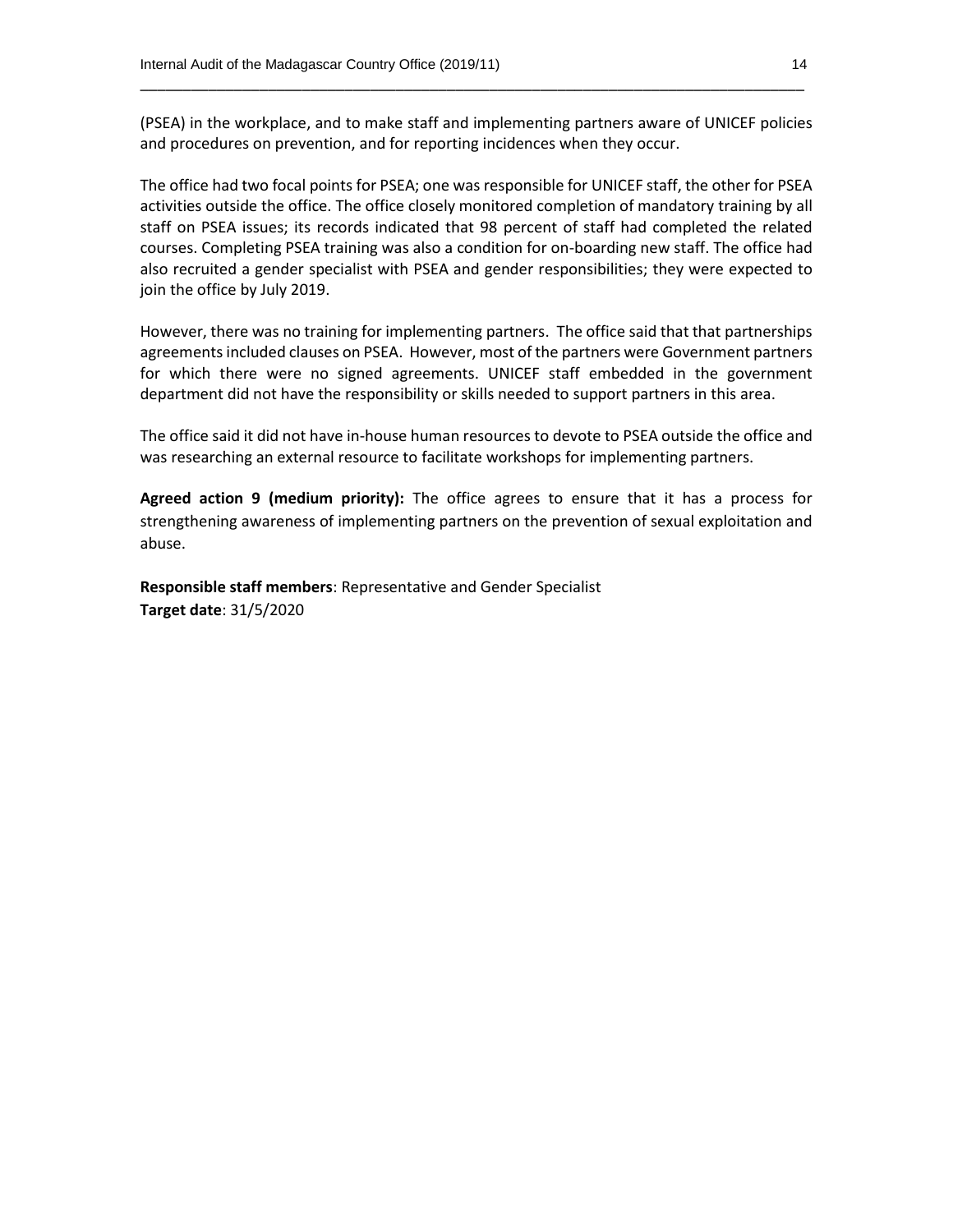### Annex A: Methodology, and definition of priorities and conclusions

\_\_\_\_\_\_\_\_\_\_\_\_\_\_\_\_\_\_\_\_\_\_\_\_\_\_\_\_\_\_\_\_\_\_\_\_\_\_\_\_\_\_\_\_\_\_\_\_\_\_\_\_\_\_\_\_\_\_\_\_\_\_\_\_\_\_\_\_\_\_\_\_\_\_\_\_\_\_

The audit team used a combination of methods, including interviews, document reviews, and testing samples of transactions. The audit compared actual controls, governance and risk management practices found in the office against UNICEF policies, procedures and contractual arrangements.

OIAI is firmly committed to working with auditees and helping them to strengthen their internal controls, governance and risk management practices in the way that is most practical for them. With support from the relevant regional office, the regional office reviews and comments upon a draft report before the departure of the audit team. The Representative and their staff then work with the audit team on agreed action plans to address the observations. These plans are presented in the report together with the observations they address. OIAI follows up on these actions and reports quarterly to management on the extent to which they have been implemented. When appropriate, OIAI may agree an action with, or address a recommendation to, an office other than the auditee's (for example, a regional office or HQ division).

The audit looks for areas where internal controls can be strengthened to reduce exposure to fraud or irregularities. It is not looking for fraud itself. This is consistent with normal practices. However, UNICEF's auditors will consider any suspected fraud or mismanagement reported before or during an audit and will ensure that the relevant bodies are informed. This may include asking the Investigations section to take action if appropriate.

The audit was conducted in accordance with the International Standards for the Professional Practice of Internal Auditing of the Institute of Internal Auditors. OIAI also followed the reporting standards of International Organization of Supreme Audit Institutions.

### Priorities attached to agreed actions

| High:   | Action is considered imperative to ensure that the audited entity is not exposed<br>to high risks. Failure to take action could result in major consequences and issues.                                                     |
|---------|------------------------------------------------------------------------------------------------------------------------------------------------------------------------------------------------------------------------------|
| Medium: | Action is considered necessary to avoid exposure to significant risks. Failure to<br>take action could result in significant consequences.                                                                                   |
| Low:    | Action is considered desirable and should result in enhanced control or better<br>value for money. Low-priority actions, if any, are agreed with the regional-office<br>management but are not included in the final report. |

### **Conclusions**

The overall conclusion presented in the summary falls into one of four categories: